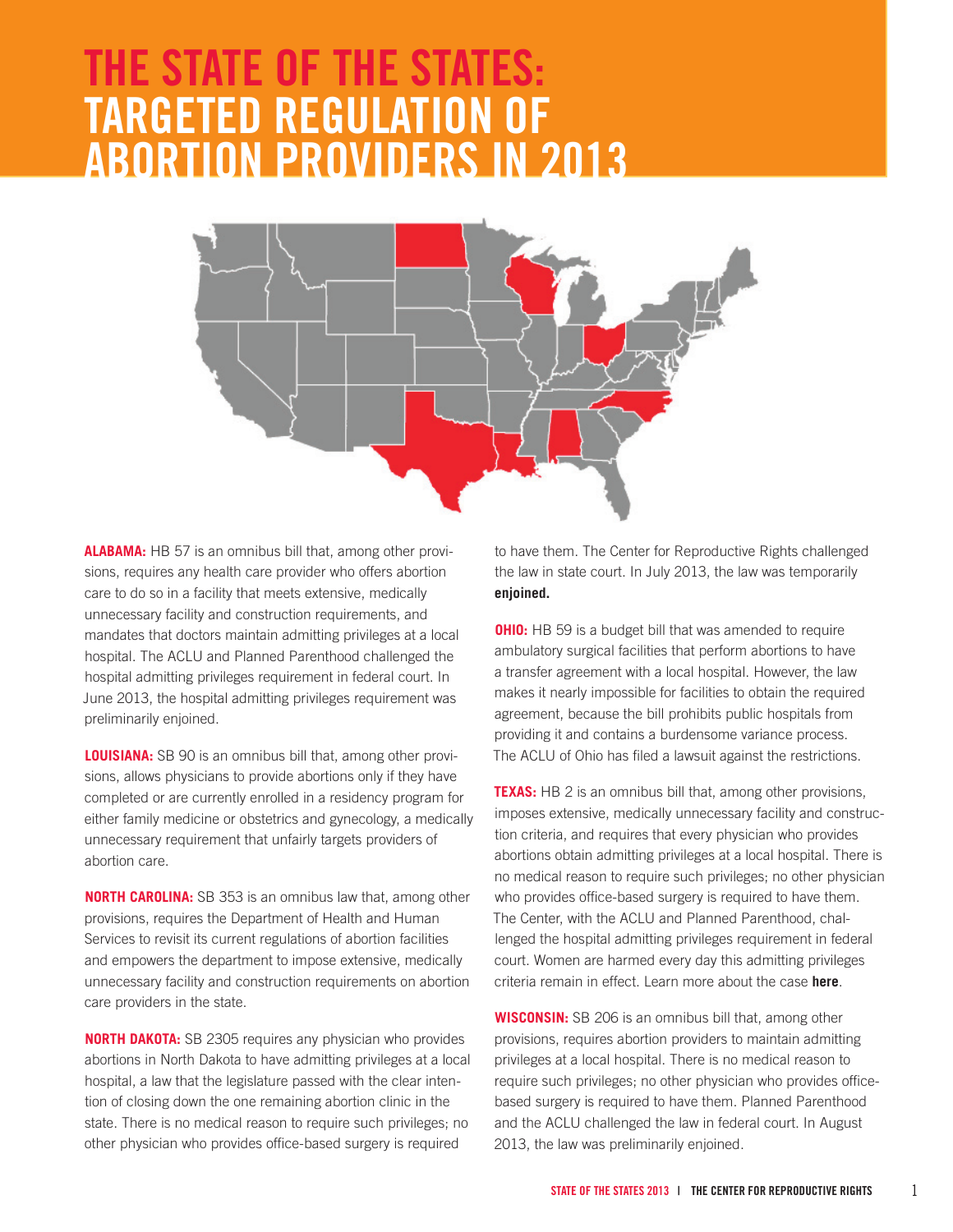#### **Targe ted Regulation s of Abor tion Provider s (TRAP)**

Attempts to impose burdensome and medically inappropriate requirements on abortion providers, making it more difficult for women to exercise their constitutional right to choose abortion, are frequently referred to as targeted regulations of abortion providers, or TRAP laws. These types of laws make the delivery of health care services prohibitively expensive and place unnecessary restrictions on the qualifications of providers who perform abortions, in an attempt to prevent them from being able to provide abortion care.

TRAP bills can take the form of requiring facilities where abortions are provided to meet medically inappropriate construction requirements that can be prohibitively costly and have no impact on patient health or safety. Others require abortion providers to have admitting privileges at a local hospital, despite the lack of a medical reason to require such privileges and the fact that other physicians who provide office-based surgery are not required to have them. There are many reasons why physicians, including some abortion providers, do not have such privileges. One is that abortion is one of the safest medical procedures available in the United States. And hospitals are often reluctant or unwilling to grant privileges to physicians who do not regularly admit patients to their hospital.

In 2013, TRAP bills passed in seven states—Alabama, Louisiana, North Carolina, North Dakota, Ohio, Texas, and Wisconsin—and served as a catalyst for an energized and engaged movement of people who are outraged by the relentless state legislative attacks on abortion care.

#### **The I m pac t of Targe ted Regulation s on Abor tion Provider s**

Reproductive health care services are among the safest and mostly commonly sought forms of care in the United States. Health centers that specialize in reproductive care are already among the most rigorously regulated and scrutinized health care providers. TRAP laws differ from warranted safety guidelines and regulations because they are explicitly devised as political tools to deter abortion providers from practicing abortion care, to make abortions more costly for women, and to force abortion clinics to close their doors.

There are four states with only one abortion provider. For those states, in particular, where access is most limited, TRAP regulations can serve as a backdoor ban on abortion.

These restrictions don't do anything to improve patient care or safety—in fact they drive up health care costs for patients and drive providers of quality health care out of practice. Contrary to the claims of proponents of these measures, TRAP laws harm women's health and undermine their safety. Politically motivated regulations that make it more difficult for clinics to provide high-quality care only make it harder for people to access essential reproductive health services, including lifesaving cancer screenings, contraception, STD prevention and treatment, and continued access to safe and compassionate abortion care.

As we clearly saw in Texas in 2013, TRAP laws result in clinics closing – and we know what happens when women can't access the safe abortion care they need. A woman without a nearby clinic may be forced to travel hundreds of miles to get an abortion, driving up her costs not just financially but also emotionally. Transportation, accommodations, child care, time off work, and the chance that she may be forced into having a later abortion can all add up to placing safe abortion care beyond a woman's reach. And when clinics close, not only abortion care but other reproductive health care is lost.

Additionally, when clinics close, some women may take matters into their own hands. Study after study by national and international experts have shown that restrictions on abortion don't reduce its frequency, but rather increase women's reliance on illegal and unsafe abortions.

Opponents of reproductive rights know they can't ban abortion outright, so instead they put as many barriers as they can between women and their ability to exercise their rights—under the guise of protecting women's health. In reality, TRAP laws clearly threaten the health of women seeking abortions and deprive women of their constitutionally protected right to decide whether and when to have children.

#### **Draw the Line**

In 2012, the Center launched the Draw the Line campaign with the express purpose of putting the rampant attacks on women's reproductive health care—like those described above—on the entire nation's radar. Nearly 300,000 people have signed the Bill of Reproductive Rights at **[www.Drawthe](http://www.drawtheline.org) Line.org**, sending politicians a loud and clear message that reproductive rights are fundamental human rights, and must be protected from extremist politicians. Visit **www. Drawthe Line.org** to add your voice.

**[You can also urge your members of Congress to support the Women's](https://secure3.convio.net/cfrr/site/Advocacy?cmd=display&page=UserAction&id=195#.Uq93adJDtUM)  Health Protection Act, [which would create stronger federal protections for the essential health care, personal decision](https://secure3.convio.net/cfrr/site/Advocacy?cmd=display&page=UserAction&id=195#.Uq93adJDtUM)  [making, and individual constitutional rights of every woman in the](https://secure3.convio.net/cfrr/site/Advocacy?cmd=display&page=UserAction&id=195#.Uq93adJDtUM)  United States, no matter where she lives. [Take action now to support this historic bill.](https://secure3.convio.net/cfrr/site/Advocacy?cmd=display&page=UserAction&id=195#.Uq93adJDtUM)**

### **Cen ter for R e produc tive Rights**

Since 1992, the Center for Reproductive Rights has used the law to advance reproductive freedom as a fundamental human right that all governments are legally obligated to protect, respect, and fulfill. Reproductive freedom lies at the heart of the promise of human dignity, self-determination and equality embodied in both the U.S. Constitution and the Universal Declaration of Human Rights. The Center works toward the time when that promise is enshrined in law in the United States and throughout the world. We envision a world where every woman is free to decide whether and when to have children; where every woman has access to the best reproductive health care available; and where every woman can exercise her choices without coercion or discrimination. More simply put, we envision a world where every woman participates with full dignity as an equal member of society.

For more information on state laws, please contact **Amanda Allen, State Legislative Counsel,**  at **aallen@reprorights.org**. For press inquiries, please contact **Jennifer Miller, U . S. Press Officer,**  at **jmiller@reprorights.org.**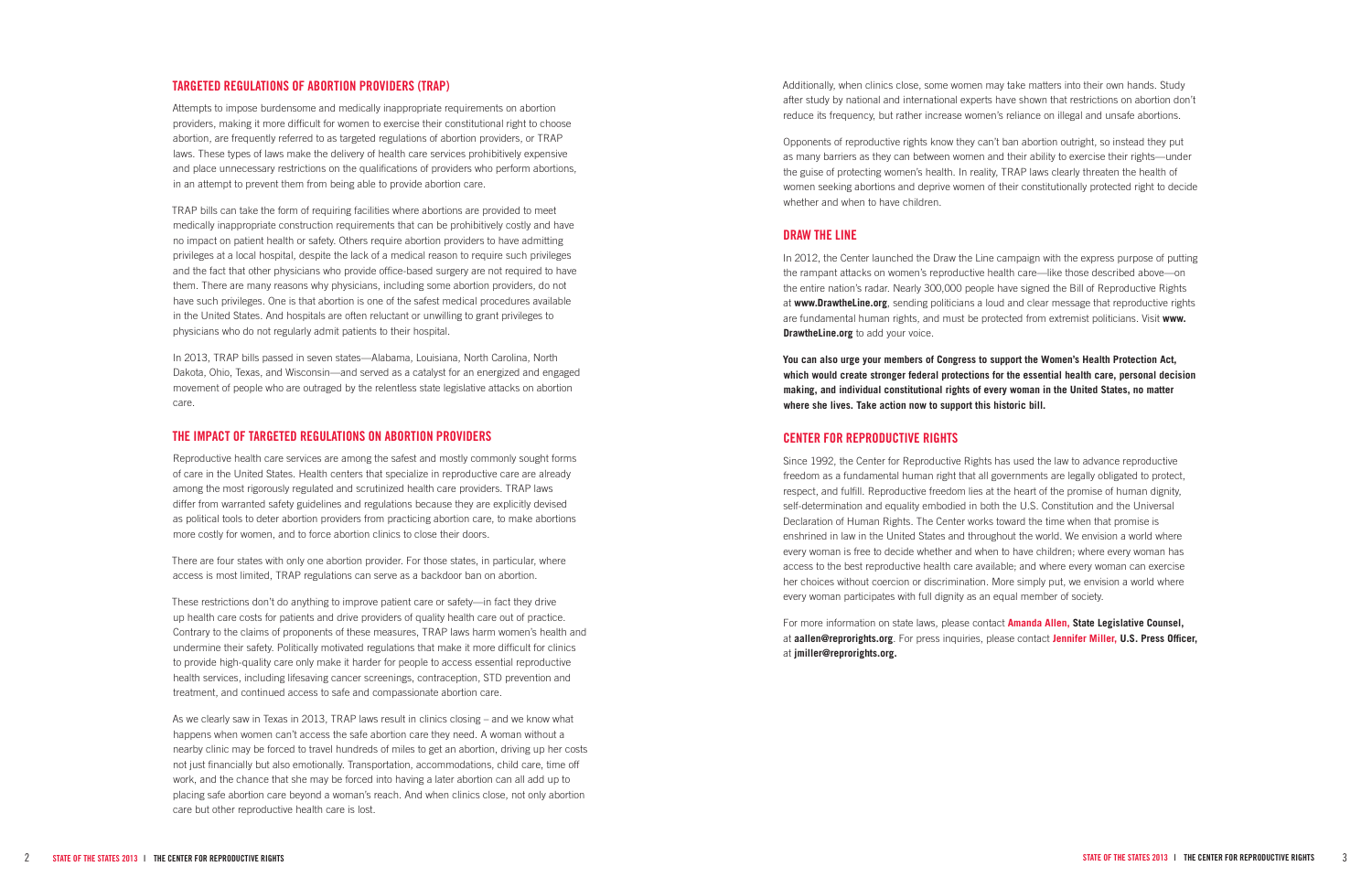# **The State of the States: Attacks on Medication Abortion Access in 2013**



**Alabama:** HB 57 targets women's access to care by prohibiting the use of telemedicine to provide medication abortion. For rural and low-income individuals, telemedicine has become a critical delivery method for health care, enhancing the accessibility of quality care for many people in the United States. Abortion care should not be exempted from this vital expansion of health care provision. However, other sections of HB 57 are the subject of a federal lawsuit filed by the ACLU and Planned Parenthood.

**INDIANA:** SB 371 requires patients seeking medication abortion to have an ultrasound and prohibits providing medication abortion through telemedicine. The law also requires facilities where only medication abortion is provided to comply with the same onerous and medically unnecessary physical plant requirements that apply to facilities that provide surgical abortion. The ACLU and Planned Parenthood filed a challenge to the physical plant requirements in federal court, and that provision is enjoined.

**Louisiana:** SB 90 prohibits the use of telemedicine for medication abortion. For rural and low-income individuals, telemedicine has become a critical delivery method for health care, enhancing the accessibility of quality care for many people in the United States. Abortion care should not be exempted from this vital expansion of health care provision.

**Mississippi:** SB 2795 prohibits the provision of medication abortion through telemedicine. For rural and low-income individuals, telemedicine has become a critical delivery method for health care, enhancing the accessibility of quality care for

many people in the United States. Abortion care should not be exempted from this vital expansion of health care provision.

**Missouri:** HB 315 prohibits physician assistants from providing medication abortions, which only clarifies and reinforces an existing policy prohibiting physician assistants from performing any abortions. HB 400 prohibits the provision of medication abortion through telemedicine, a critical delivery method for health care for rural and low-income women. Abortion care should not be excluded from this vital expansion of health care provision.

**NORTH CAROLINA:** SB 353 is an omnibus bill that, among other restrictions, prohibits the provision of medication abortion through telemedicine. For rural and low-income individuals, telemedicine has become a critical delivery method for health care, enhancing the accessibility of quality care for many people in the United States. Abortion care should not be exempted from this vital expansion of health care provision.

**TEXAS:** HB 2 is an omnibus bill that, among other provisions, requires health care providers to follow an outdated regimen for the provision of medication abortion and mandates that only a doctor may administer the medication. The net effect is that women will have to make two additional visits to their doctor, a severe hardship for the many women not close to a provider. The medically unnecessary restrictions on medication abortion are currently in effect. The Center, with the ACLU and Planned Parenthood, challenged the medication abortion restrictions. **[See the brief to learn more about the Center's legal battle to stop](http://reproductiverights.org/en/case/planned-parenthood-et-al-v-abbott)  [this law.](http://reproductiverights.org/en/case/planned-parenthood-et-al-v-abbott)**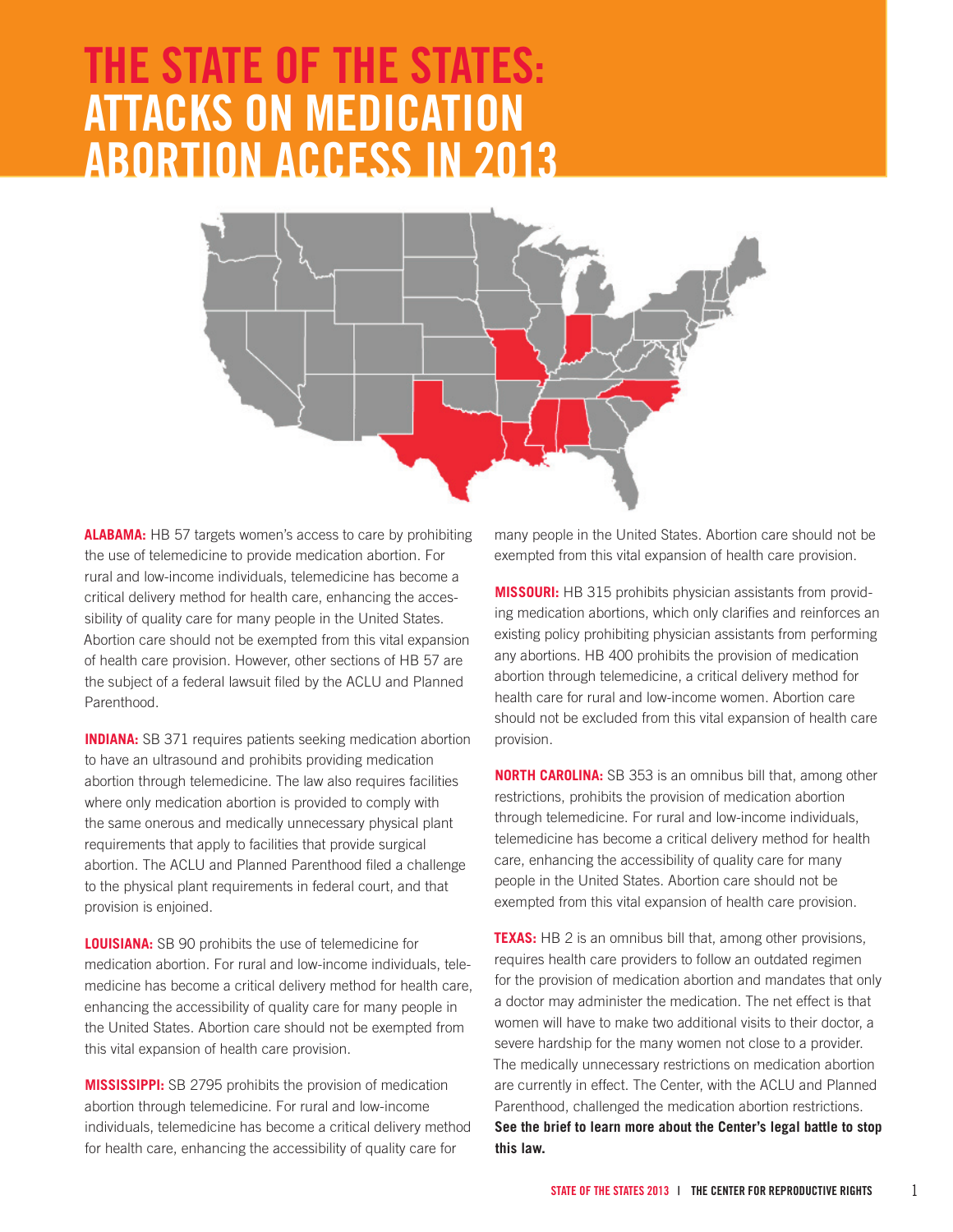#### **HOW STATES ARE RESTRICTING MEDICATION ABORTION t**

Since the Food and Drug Administration (FDA) approved medication abortion in 2000, more than 1.4 million women in the United States have chosen to use this method to end a pregnancy. It is a safe, less invasive, and more private method of ending a pregnancy in its earliest stages, and is done in consultation with health care provider.

Restrictions on medication abortion have taken several different shapes in recent years. In 2013, anti-abortion legislators targeted women's access to medication abortion by proposing legislation in at least 10 states that would make it more difficult for women to access this early method of abortion care.

One way that has become prevalent requires a physician to be physically present, thereby prohibiting the use of telemedicine for abortion. For rural and low-income individuals, tele medicine has become a critical delivery method for many kinds of health care, enhancing the accessibility of quality care for many people in the United States. In the context of medication abortion, a rural patient is able to visit a local health clinic and be examined by an on-site health care professional, then talk with a physician working remotely who can review her health records, answer her questions, and provide the necessary medication. This protocol represents an innovative, safe approach to improving abortion access for rural women.

Seven states—Alabama, Indiana, Louisiana, Mississippi, Missouri, North Carolina, and Texas enacted laws that ban the use of telemedicine for medication abortion. North Carolina's bill could also limit medication abortion provision by requiring it to be dispensed in a building that meets extensive facility and construction requirements meant for surgical centers, a policy that is completely medically unnecessary.

Another form of medication abortion restrictions that some states are advancing is a require ment that it be provided using an outdated protocol, one that has since been supplanted in favor of an evidence-based regimen that is safer, more effective, and less expensive. In 2013, Texas passed an omnibus bill that, among other provisions, requires health care providers to follow the outdated regimen for the provision of medication abortion and mandates that only a doctor may administer the medication. Current Texas law already requires most women to make a separate trip to the clinic for a state-mandated ultrasound prior to their abortion procedure. The law forces women to make two additional visits to a clinic for medication abortion – for a second medication dosage and for mandatory follow up – resulting in a combined total of four mandatory visits. The Center for Reproductive Rights along with our allies challenged the law in federal court, but it remains in effect while litigation is pending.

A total ban on medication abortion has been found unconstitutional **[in a recent decision](http://reproductiverights.org/en/press-room/nations-highest-court-dismisses-case-concerning-oklahoma-medication-abortion-ban)**. In 2011, the Center filed a legal challenge, *Oklahoma Coalition for Reproductive Justice et al., v. Terry Cline, et al.,* to block an Oklahoma state law that would have prohibited the provision of medication abortion entirely in the state. The law was permanently struck down by a district court judge, and the Oklahoma Supreme Court later upheld the lower court's decision. However, state officials petitioned the U.S Supreme Court, which agreed to review the case, but asked that the Oklahoma Supreme Court first give a definitive ruling about the scope of the law. The Oklahoma Supreme Court ruled that the law is a complete ban on medication abortion and a ban on the most commonly used treatment for ectopic pregnancies. Following this clarification, the U.S. Supreme Court refused to hear the state's appeal in this case, ensuring women in Oklahoma have access to medication abortions and non-surgical treat ment of ectopic pregnancies.

#### **The Impac t of R estric tion s on Medication Abor tion**

Women in the United States have been using medication abortion safely for more than a decade. In fact, when it is an available option, one in four women decides to use this method. Medical studies have shown that it is just as safe and effective as a surgical abortion, as a woman is overseen by a medical professional to whom she has access 24 hours a day, seven days a week.

Particularly for rural women, the use of telemedicine to provide safe medication abortion has been an innovative development in expanding abortion access in places where the lack of availability of abortion providers serves as a barrier to care. By banning this form of medica tion abortion provision, legislators are reducing access to abortion care for women purely for political purposes. This could make abortion care more difficult and more expensive to access, posing real potential threats to women's health and safety—especially those already disadvantaged. A woman's zip code should not define her access to care.

By requiring the provision of medication abortion to follow the outdated labeling protocol, extremist legislators are singling out a safe and common medical practice—known as the "off-label" use of drugs. These restrictions force doctors to administer medication in a way that counters the best practice of medicine and most recent scientific advances. According to the American Medical Association, up to 20 percent of all drugs are prescribed off-label, and up to 75 percent of medications prescribed by pediatricians are for off-label uses. Off-label use of medication is acceptable when it is based on sound science and clinical evidence. When state legislators require the outdated labeling protocol for medication abortion, they deny women the newer, evidence-based regimen for medication abortion that have been proven to be safer, more effective, and less expensive. This is not only forcing outdated health care on women, but also an unprecedented intrusion in the doctor-patient relationship and an underhanded effort to deny women their legal right to terminate a pregnancy safely, early, and in accordance with their health care providers' advice and their own wishes.

Lawmakers claim that these types of law are aimed at protecting women's health—and nothing could be further from the truth. Their real agenda is to make it so difficult for women to exercise their fundamental, constitutionally protected right to decide for themselves whether to continue or end a pregnancy that it becomes a right that exists only on paper. These laws do the very opposite of what legislators claim and will result in harm to women, depriving them of a less invasive and, in some cases, medically preferable alternative to a surgical procedure. No medical procedures other than abortion are targeted for restrictions aimed at reducing their effectiveness and increasing their expense and inconvenience. This is an assault on women's reproductive rights and health, pure and simple.

### **Draw the Line**

Politicians are making it harder, more dangerous, and more costly to have a medication abortion. Doctors know better than politicians what's right for their patients, and patients should be able to make these decisions according to their doctors' advice and expertise, not any politician's ideological agenda. In 2012, the Center launched the Draw the Line campaign with the express purpose of putting the rampant attacks on women's reproductive health care—like those described above—on the entire nation's radar. Nearly 300,000 people have signed the Bill of Reproductive Rights at **www. Drawthe [Line.org,](http://drawtheline.org)** sending politicians a loud and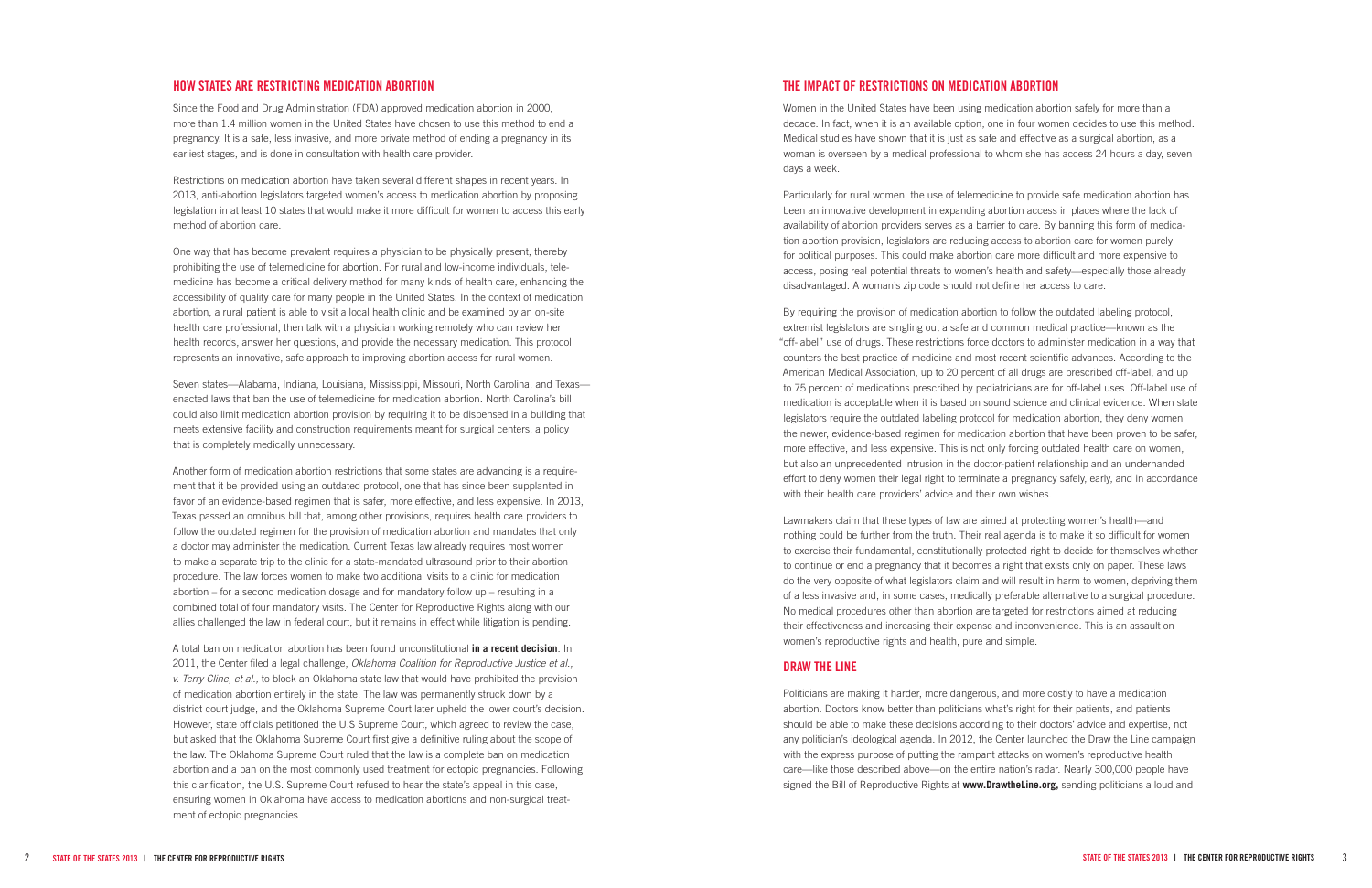**Reproductiverights.org DRAWTHELINE.ORG**

New York, New York 10005 Tel 917 637 3600 Fax 917 637 3666

clear message that reproductive rights are fundamental human rights, and must be protected from extremist politicians. Visit **www.DrawtheLine.org** to add your voice.

**[You can also urge your members of Congress to support the Women's Health Protection Act,](https://secure3.convio.net/cfrr/site/Advocacy?cmd=display&page=UserAction&id=195#.Uq93adJDtUM)  [which would create stronger federal protections for the essential health care, personal decision](https://secure3.convio.net/cfrr/site/Advocacy?cmd=display&page=UserAction&id=195#.Uq93adJDtUM)  [making, and individual constitutional rights of every woman in the United States, no matter](https://secure3.convio.net/cfrr/site/Advocacy?cmd=display&page=UserAction&id=195#.Uq93adJDtUM)  [where she lives. Take action now to support this historic bill.](https://secure3.convio.net/cfrr/site/Advocacy?cmd=display&page=UserAction&id=195#.Uq93adJDtUM)**

### **Center for Reproductive Rights**

Since 1992, the Center for Reproductive Rights has used the law to advance reproductive freedom as a fundamental human right that all governments are legally obligated to protect, respect, and fulfill. Reproductive freedom lies at the heart of the promise of human dignity, self-determination and equality embodied in both the U.S. Constitution and the Universal Declaration of Human Rights. The Center works toward the time when that promise is enshrined in law in the United States and throughout the world. We envision a world where every woman is free to decide whether and when to have children; where every woman has access to the best reproductive health care available; and where every woman can exercise her choices without coercion or discrimination. More simply put, we envision a world where every woman participates with full dignity as an equal member of society.

For more information on state laws, please contact **Amanda Allen, State Legislative Counsel,**  at **aallen@reprorights.org**. For press inquiries, please contact **Jennifer Miller, U.S. Press Officer,**  at **jmiller@reprorights.org.**

CENTER<br>FOR<br>REPRODUCTIVE<br>RIGHTS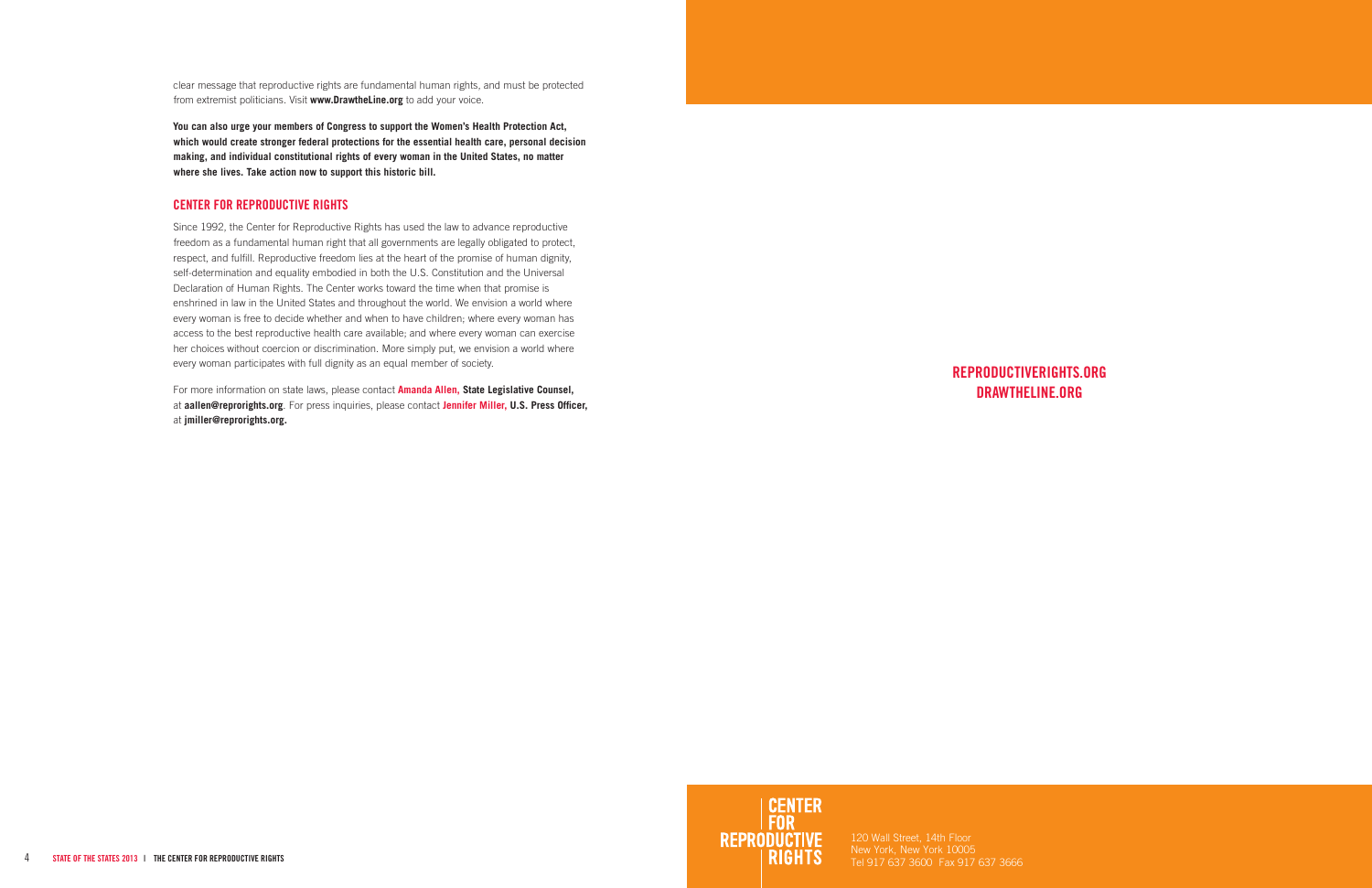# **The State of the States: Restrictions on Insurance Coverage in 2013**



**Arkansas:** HB 1100 prohibits insurance coverage for abortion in plans sold on the state health care exchange, with an exception for coverage in cases when a woman's life is endangered or the pregnancy resulted from rape or incest. The bill permits optional abortion coverage outside of the exchange but subjects insurers to complicated rules and procedures, making it unlikely that insurers will actually offer such coverage in the market.

**IOWA:** SB 446 provides unprecedented discretion to the governor of Iowa to review requests for abortion coverage on a case-by-case basis and determine whether that individual woman qualifying for public insurance should be eligible for Medicaid reimbursement for abortion care. The bill also requires that women have an opportunity to view an ultrasound and receive pregnancy-options counseling in order for the abortion to be eligible for coverage.

**Kansas:** HB 2253 is an omnibus bill that, among other provisions, imposes enormous tax penalties on anyone who provides, seeks, or even carries insurance coverage for abortion services. The Center challenged the entire omnibus law in state court. While the court enjoined two of the most egregious provisions of the law, these discriminatory tax penalties will **[go into effect](http://reproductiverights.org/en/press-room/two-dangerous-and-misleading-provisions-of-new-kansas-anti-abortion-law-blocked-by-state-)  [in 2014.](http://reproductiverights.org/en/press-room/two-dangerous-and-misleading-provisions-of-new-kansas-anti-abortion-law-blocked-by-state-)**

**Michigan:** IL 1, a citizen initiated bill, prohibits insurance coverage for abortion in plans sold on the state health care exchange and in the private insurance market, with an exception for coverage in cases when a woman's life is endangered. The bill permits optional abortion coverage but subjects insurers offering coverage and health care providers accepting the coverage to complicated rules and procedures, making it unlikely that women will be able to utilize insurance policies to cover abortion care.

**NORTH CAROLINA:** SB 353 is an omnibus bill that, among other provisions, prohibits insurance plans offered through the state health care exchange from covering abortion services unless the pregnancy is the result of rape or incest, or the life of the woman is endangered. The law also prohibits municipalities from offering insurance coverage for abortion beyond that available through the state employees' plan, which is limited to coverage for abortions necessary for the woman's life to be saved or cases of rape or incest.

**Pennsylvania:** HB 818 prohibits insurance plans offered through the state health care exchange from covering abortion services unless the pregnancy is the result of rape or incest or the life of the woman is endangered. Whether she has private or public health insurance, every woman should have coverage for a full range of pregnancy-related care, including abortion.

**Virginia:** HB 1900 bans insurance coverage of abortions in the state health care exchange. The bill only allows insurance coverage if a woman's life is endangered or if the pregnancy is the result of rape or incest. Whether she has private or public health insurance, every woman should have coverage for a full range of pregnancy-related care, including abortion.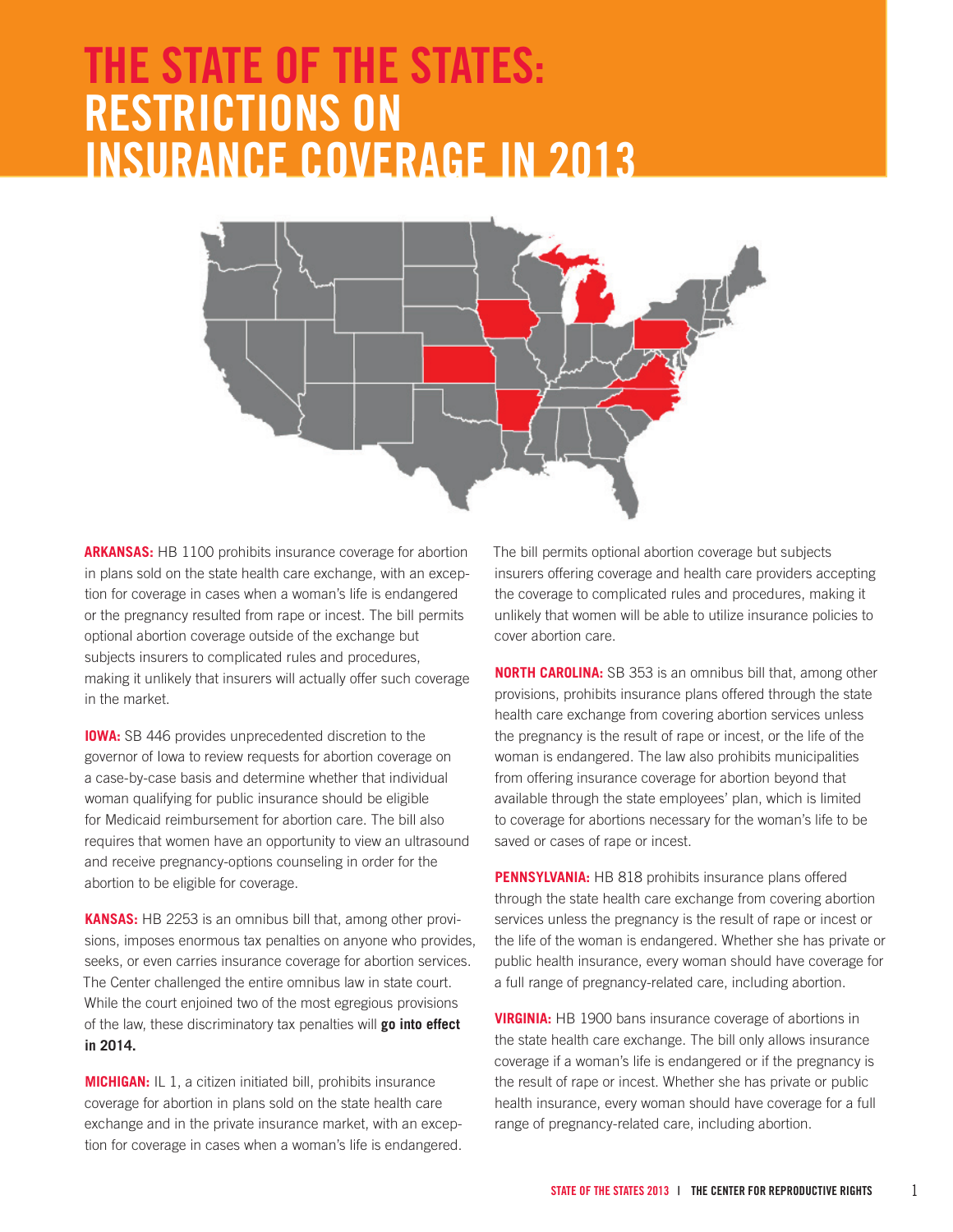#### **How States Restricted Insurance Coverage for Abortion in 2013**

Multiple state and federal laws currently impose a variety of unfair limitations on insurance coverage. Since 1977, the federal government and a majority of states have banned insurance coverage for abortion care for women who qualify for public health insurance like Medicaid. Since 2010, when health care reform explicitly opened the door for states to restrict insurance coverage for abortion in health plans sold on a state's health insurance exchange, many states have moved to pass such laws. The renewed focus on how abortions are paid for and whether they are covered by insurance has energized advocates seeking to protect and expand coverage for abortion no matter what type of insurance a woman has. Unfortunately, it has also energized those who oppose abortion and are seeking to cement and expand bans on coverage of abortion care.

In 2013, five states (Arkansas, Michigan, North Carolina, Pennsylvania, and Virginia) passed legislation banning insurance coverage of abortion in health plans sold on their state health care exchanges, with limited exceptions, bringing the total number of states with this policy to 24. North Carolina further prohibited insurance coverage for abortion for people employed by municipalities in the state. In an unprecedented move, Iowa enacted a law requiring the governor to review billing for each Medicaid-eligible abortion in the state to determine whether that abortion qualifies for insurance coverage under the small number of exceptions permitted in the Medicaid program. In December, Michigan legislators approved a ban on insurance coverage for abortion in all private plans in the state, using a complicated and controversial legislative maneuver brought forth by a small minority of voters. And finally, Kansas took aim at health savings accounts and imposed tax penalties on anyone who purchased a separate rider providing insurance coverage for abortion or used health savings account funds to pay for abortion care.

The Center for Reproductive Rights is proud to be a partner of All\* Above All, which unites organizations and individuals to build support for lifting the bans that deny abortion coverage. Our vision is to restore public insurance coverage so that every woman, however much she makes, can get affordable, safe abortion care when she needs it. Learn more and take action at **[www.allaboveall.org.](http://allaboveall.org/)**

#### **Effects of Restrictions on Insurance Coverage for Abortion**

Restrictions on public insurance coverage of abortion force some women to continue unwanted pregnancies, cause other women to delay abortion care at potentially increased risk to their health, and impose additional financial strains on low-income and indigent women. Women eligible for Medicaid who cannot get insurance coverage for abortion report forgoing basic necessities, borrowing money, or selling or pawning personal belongings in order to pay for an abortion. Women unable to make up for the lack of insurance coverage for the procedure are often forced to carry their unwanted pregnancy to term. Research shows that these impacts of restrictions on public insurance coverage for abortion may also apply to women with private insurance, who cannot or do not use that insurance for abortion care.

Whether she has private or public health insurance, every woman should have coverage for a full range of pregnancy-related care, including abortion. Withholding insurance coverage for needed health care in order to make it more difficult or impossible for a woman to have an abortion is unconscionable.

#### **Draw the Line**

**[You can also urge your members of Congress to support the Women's Health Protection Act,](https://secure3.convio.net/cfrr/site/Advocacy?cmd=display&page=UserAction&id=195#.Uq93adJDtUM)  [which would create stronger federal protections for the essential health care, personal decision](https://secure3.convio.net/cfrr/site/Advocacy?cmd=display&page=UserAction&id=195#.Uq93adJDtUM)  [making, and individual constitutional rights of every woman in the United States, no matter](https://secure3.convio.net/cfrr/site/Advocacy?cmd=display&page=UserAction&id=195#.Uq93adJDtUM)  [where she lives. Take action now to support this historic bill.](https://secure3.convio.net/cfrr/site/Advocacy?cmd=display&page=UserAction&id=195#.Uq93adJDtUM)**

#### **Center for Reproductive Rights**

Since 1992, the Center for Reproductive Rights has used the law to advance reproductive freedom as a fundamental human right that all governments are legally obligated to protect, respect, and fulfill. Reproductive freedom lies at the heart of the promise of human dignity, self-determination and equality embodied in both the U.S. Constitution and the Universal Declaration of Human Rights. The Center works toward the time when that promise is enshrined in law in the United States and throughout the world. We envision a world where every woman is free to decide whether and when to have children; where every woman has access to the best reproductive health care available; and where every woman can exercise her choices without coercion or discrimination. More simply put, we envision a world where every woman participates with full dignity as an equal member of society.

For more information on state laws, please contact **Amanda Allen, State Legislative Counsel,**  at **aallen@reprorights.org**. For press inquiries, please contact **Jennifer Miller, U.S. Press Officer,**  at **jmiller@reprorights.org.**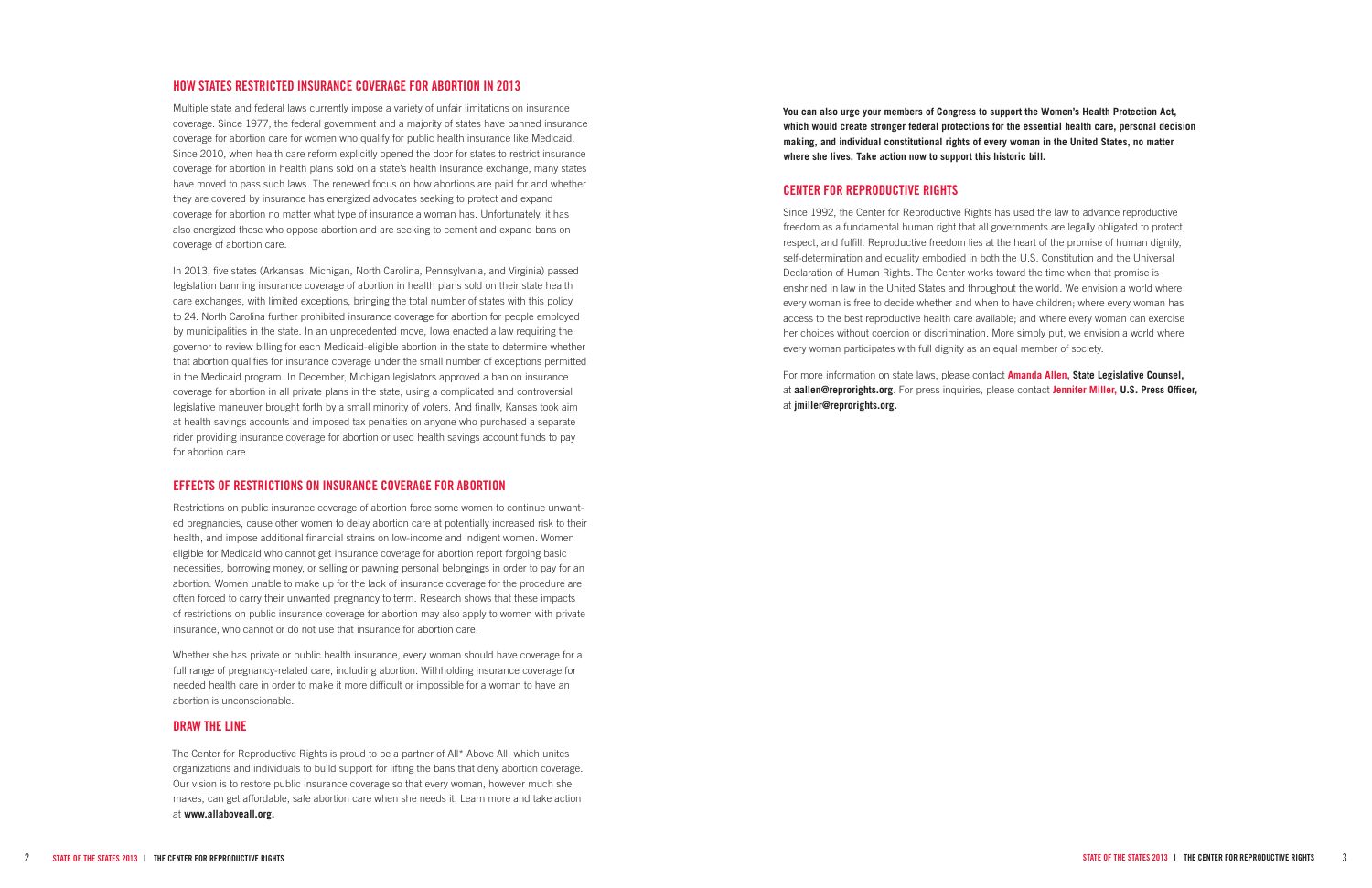# **The State of the States: Bans on Abortion Care in 2013**



**Arkansas:** HB 1037 bans abortion after 20 weeks postfertilization. The measure includes two exceptions for life endangerment and a narrow exception for a woman's health. The ban is currently in effect. SB 134 bans abortion at 12 weeks of pregnancy with exceptions for pregnancies resulting from rape and incest, or when the life or health of a woman is endangered. The Center, the ACLU, and the ACLU of Arkansas challenged SB 134 in federal court. In May 2013, the law was preliminarily **[enjoined](http://reproductiverights.org/en/press-room/federal-judge-blocks-arkansas-12-week-abortion-ban)**, and therefore is not currently in effect.

**NORTH DAKOTA:** HB 1456 would ban abortion as early as six weeks of pregnancy, at the first sign of cardiac activity. This is often before many women even learn they are pregnant. The measure includes exceptions for life endangerment and a narrow exception for a woman's health. The Center challenged the law in federal court on behalf of the sole abortion provider in North Dakota. In July 2013, the law was preliminarily **[enjoined](http://reproductiverights.org/en/press-room/center-for-reproductive-rights-files-lawsuit-in-north-dakota-to-block-nations-earliest-an)**, and therefore is not currently in effect. SB 2368 bans abortion after 20 weeks post-fertilization. The measure includes exceptions if the life or health of a woman is endangered under narrow circumstances. The ban is currently in effect and is not being challenged at this time.

**TEXAS:** HB 2 is an omnibus bill that, among other provisions, bans abortion after 20 weeks post-fertilization. The measure includes exceptions for life endangerment and a narrow exception for woman's health and in cases of fetal anomaly. However, there are no exceptions for pregnancies resulting from rape or incest. The ban is currently in effect and is not being challenged at this time. However, other sections of HB 2 are the subject of a federal lawsuit brought by the Center for Reproductive Rights, Planned Parenthood Federation of America, the ACLU, and George Brothers Kincaid & Horton.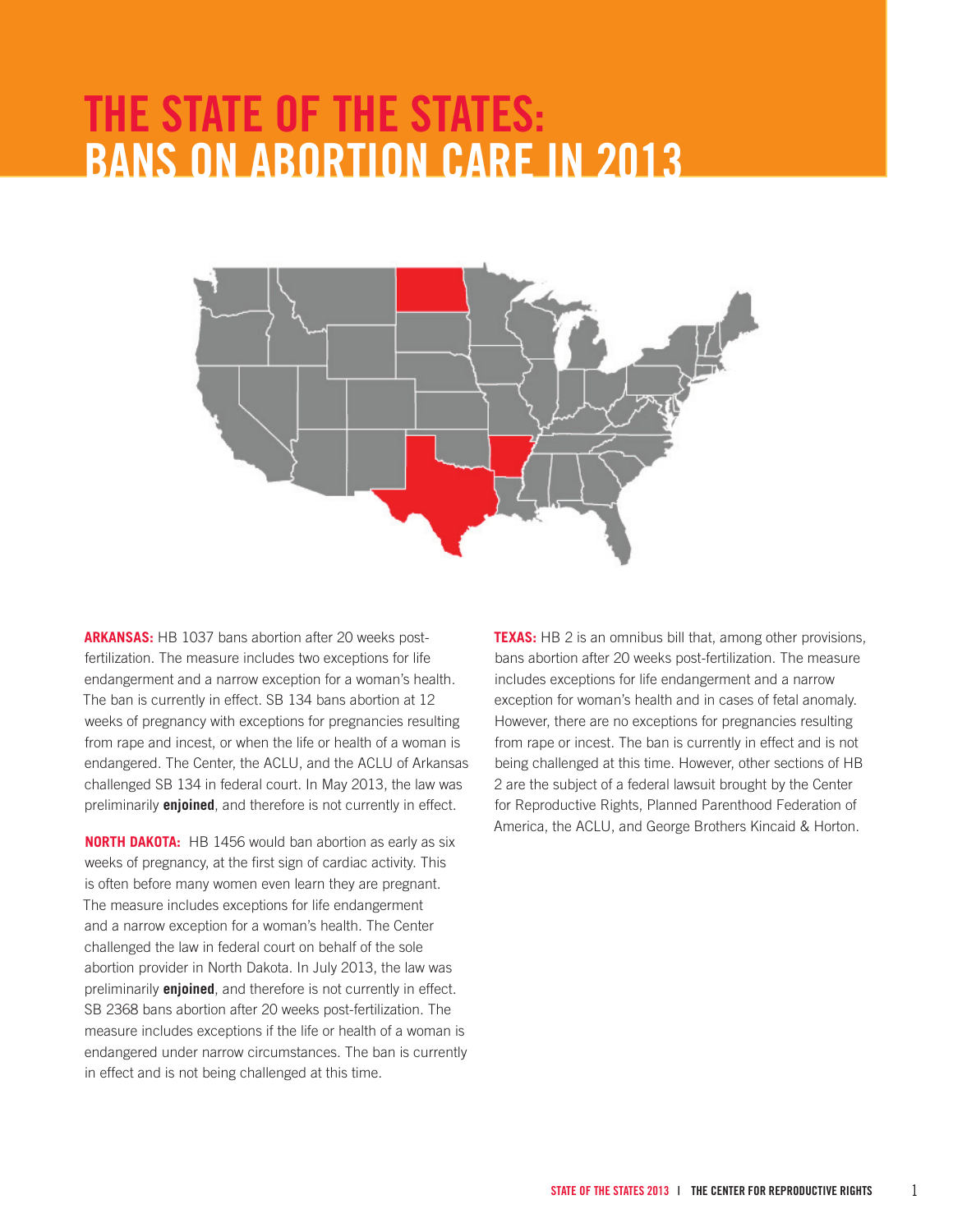#### **How States Banned Abortion in 2013**

Anti-abortion politicians and advocates have mounted a campaign to pass unconstitutional bans on abortion prior to viability based on gestational age. In 2013, extremist legislators introduced bans on abortion as early as six weeks in pregnancy. In fact, two states banned abortion in the first trimester: Arkansas banned abortion at 12 weeks from a woman's last menstrual period (LMP), and North Dakota banned abortion around six weeks LMP, upon detection of the first sign of cardiac activity. Each of these laws is blatantly unconstitutional and has been challenged by the Center for Reproductive Rights and our allies in federal court. Both bans have been preliminarily enjoined by a federal court.

Not content with banning abortion early in pregnancy, Arkansas and North Dakota also passed bans on abortion at 20 weeks post-fertilization. In addition, after an epic debate, Texas passed an omnibus measure which included a ban on abortion at 20 weeks post-fertilization. Overall, 11 states and one municipality considered bans on abortion at 20 weeks. Moreover, three other states proposed, but rejected, bans on abortion as early as six weeks LMP.

Since 2010, 12 bans on abortion at either 20 weeks post-fertilization age or at 20 weeks LMP (which is 18 weeks post-fertilization) have become law in Alabama, Arkansas, Arizona, Georgia, Indiana, Idaho, Kansas, Louisiana, Nebraska, North Dakota, Oklahoma, and Texas. In the three states where a 20-week ban has been challenged—Arizona, Georgia, and Idaho—the court has enjoined each law, either preliminarily or permanently. And, the United States Supreme Court recently refused to review the Arizona law which would have banned all abortions at 20 weeks—allowing a ruling from an appellate court striking the measure as unconstitutional to stand.

In 2012, the Center launched the Draw the Line campaign with the express purpose of putting the rampant attacks on women's reproductive health care—like those described above—on the entire nation's radar. Nearly 300,000 people have signed the Bill of Reproductive Rights at **[www.DrawtheLine.org](http://darwtheline.org)**, sending politicians a loud and clear message that reproductive rights are fundamental human rights, and must be protected from extremist politicians. Visit **www. DrawtheLine.org** to add your voice.

### **The Impact of Abortion Bans**

For the last four decades, the U.S. Supreme Court has consistently recognized a woman's right under the U.S. Constitution to make her own reproductive health care decisions. State attempts to take away that right by banning abortion prior to viability are a clear violation of a woman's constitutional rights.

We don't need to guess about the brutal consequences of such restrictive and extreme bans on abortion. We know that women desperate to end a pregnancy will find ways to do so whether it is safe and legal or not.

Banning abortion at 20 weeks is not only unconstitutional and cruel, it profoundly interferes in the doctor-patient relationship. These bans fail to take into account women's highly individual medical needs and circumstances. States that ban abortion at six, 12, or 20 weeks consign women in their states to a second class of citizens, returning them to the dark days before Roe. An abortion ban at six weeks is akin to an outright ban on all abortions, since many women may not even discover they are pregnant before that time.

Because of some states' restrictions, a woman's ability to make personal decisions about her reproductive health care currently depends on her zip code. Every pregnant woman faces her own unique circumstances, challenges, and potential complications, and must be able to make her own decisions based on her doctor's advice, her personal values, and what's right for her and her family.

#### **Draw the Line**

**[You can also urge your members of Congress to support the Women's Health Protection Act,](https://secure3.convio.net/cfrr/site/Advocacy?cmd=display&page=UserAction&id=195#.Uq93adJDtUM)  [which would create stronger federal protections for the essential health care, personal decision](https://secure3.convio.net/cfrr/site/Advocacy?cmd=display&page=UserAction&id=195#.Uq93adJDtUM)  [making, and individual constitutional rights of every woman in the United States, no matter](https://secure3.convio.net/cfrr/site/Advocacy?cmd=display&page=UserAction&id=195#.Uq93adJDtUM)  [where she lives. Take action now to support this historic bill.](https://secure3.convio.net/cfrr/site/Advocacy?cmd=display&page=UserAction&id=195#.Uq93adJDtUM)**

### **Center for Reproductive Rights**

Since 1992, the Center for Reproductive Rights has used the law to advance reproductive freedom as a fundamental human right that all governments are legally obligated to protect, respect, and fulfill. Reproductive freedom lies at the heart of the promise of human dignity, self-determination and equality embodied in both the U.S. Constitution and the Universal Declaration of Human Rights. The Center works toward the time when that promise is enshrined in law in the United States and throughout the world. We envision a world where every woman is free to decide whether and when to have children; where every woman has access to the best reproductive health care available; and where every woman can exercise her choices without coercion or discrimination. More simply put, we envision a world where every woman participates with full dignity as an equal member of society.

For more information on state laws, please contact **Amanda Allen, State Legislative Counsel,**  at **aallen@reprorights.org**. For press inquiries, please contact **Jennifer Miller, U.S. Press Officer,**  at **jmiller@reprorights.org.**